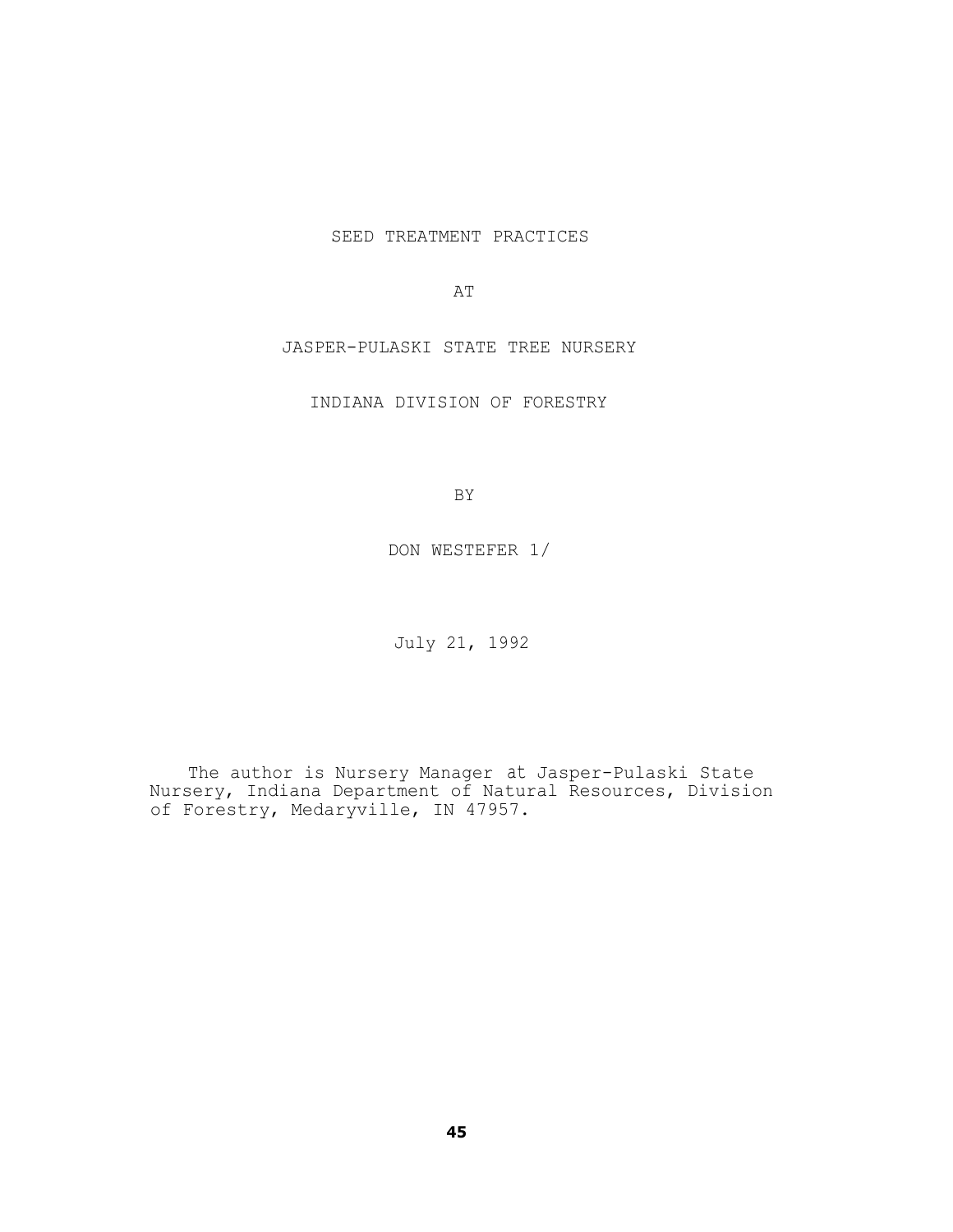## INTRODUCTION

It is a reasonable assumption that seed treatment practices will vary greatly among bare-root nursery systems in the Northeastern Area- given the species diversity, site variability, manpower/equipment available, and nurserymen's expertise.

The following information details those seed treatment practices currently in use at the Jasper-Pulaski State Nursery, in northwestern Indiana. These practices are dynamic in many respects, and change to some degree each year. Such changes are often intended to gain additional knowledge and expertise that can help the nurseryman produce adequate supplies of quality seedlings more efficiently and consistently. (Please keep in mind that specific practices which work well at J-P, may produce different results at another facility.)

As a reference point, the nursery currently produces (18) different tree and shrub species (both deciduous and coniferous), for a total annual sales volume of 1.8 - 2 million seedlings. Included in this total is 600,000 (2-2) transplants. Collectively, conifer production makes up approximately one-half of the total sales volume.

Effective Spring, 1993, these species will be marketed in (25) species-age class combinations, including 1-0, 2-0, 3-0, and 2-2 seedlings. Only those species comprising a regular part of the annual production schedule, will be discussed in the text of this paper.

At the outset, there are a number of different ways to categorize seed treatment practices, such as by: (1) physical/physiological seed condition (dormant vs non-dormant) (2) sowing season, and (3) species with similar treatments. Because of the diversity that occurs within these first two categories, I have chosen to present this information by grouping species with similar treatments under the general headings of 'seed condition'.

Certain practices will be mentioned repeatedly during the course of this text. Some are performed in the same manner for a number of different species- irregardless of other distinctions. Such practices will be described in more detail initially, but only briefly mentioned later on, to minimize repetition.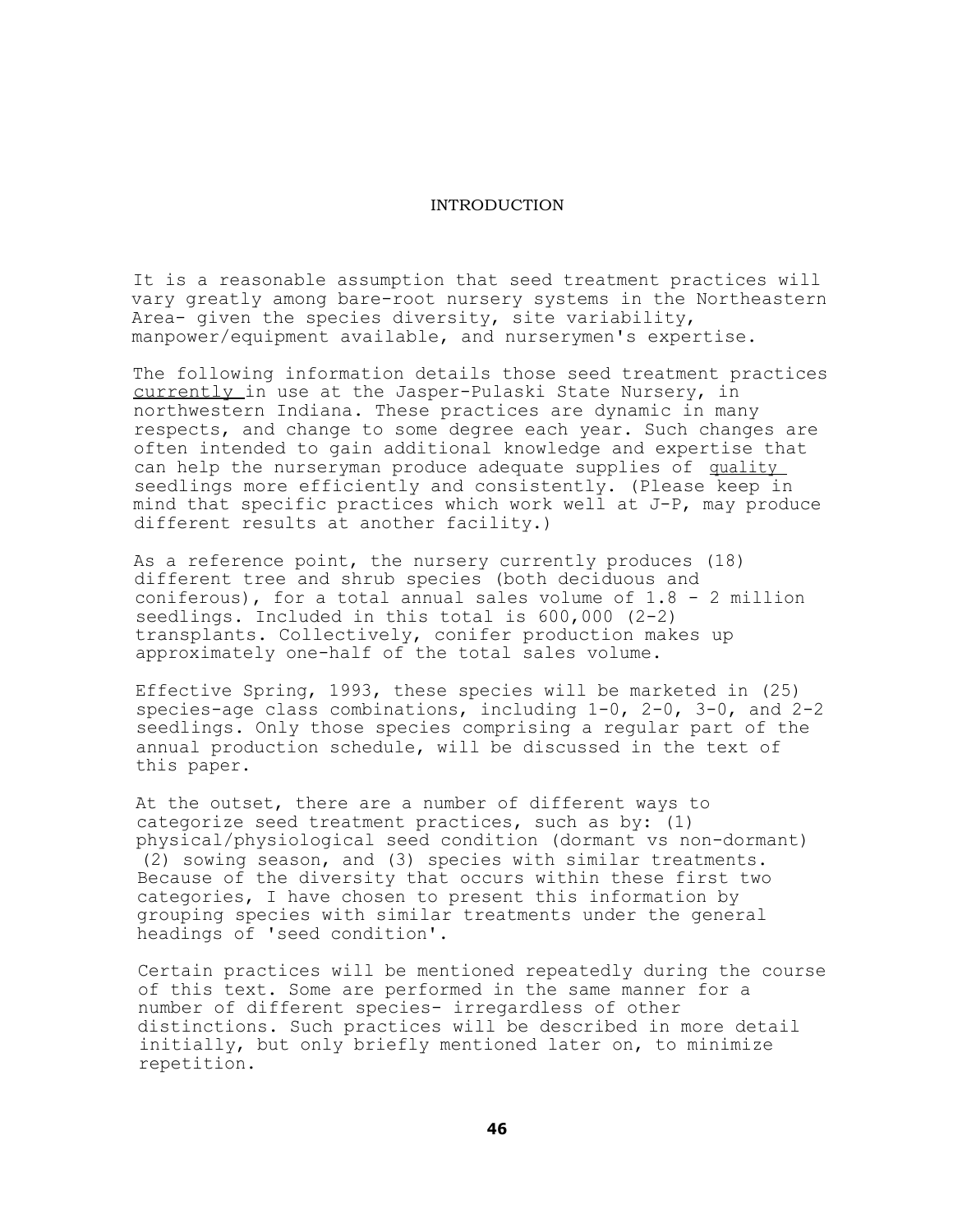It should also be noted that new production areas (including transplant areas) are commercially fumigated each fall (August) with methyl bromide (MC-2) at 400 lbs./Ac. to help control initial pest problems. This soil sterilization process has a direct impact on many of the seed treatment practices that are used (or not used) at J-P. It is considered a critical operation, in itself, for the successful establishment of new seedbeds on this facility.

## SPECIES WITH INTERNAL (EMBRYO) DORMANCY

This seed classification includes the majority of tree and shrub species raised at J-P. Since the seed physiology of these species prevents germination after dispersal without adequate cold and (in most cases) moisture stratification, many of them are fall-sown. The natural stratification that ensues, overwinter, is the nurseryman's best assurance of good seed germination the following spring- barring adverse weather conditions and rodent predation. Fall-sowing is the only logical recourse for such large-volume species as oak and walnut, which would otherwise require a large, carefully monitored, stratification facility (cooler) for proper overwinter storage, prior to sowing.

There are, however, other considerations that dictate sowing season (besides internal dormancy), causing a few of these species to be spring-sown. Following is a detailed account of seed treatment practices for those species in this classification:

A. BLACK WALNUT (Juglans nigra)

Current Annual Needs: 300-350 bushel sowable seed....150M-160M shippable 1-0 Desired Sowing Rate: 7-8 seeds/ft^2 Storage Life: Fall-sow current year's crop only Germination: Hypogeal

Fruit is initially purchased from private (in-state) collectors in latter September-October, at \$2.50/bushel. Care must be taken to prevent overheating, during the collection process. The nursery requires approximately 1200 bushel of fruit per year.

Seed husks are then removed with a commercial walnut huller. Resulting seed is floated to remove the majority of bad seed. (No fungicide treatment applied at this stage.) Sowable seed is then placed in containers to facilitate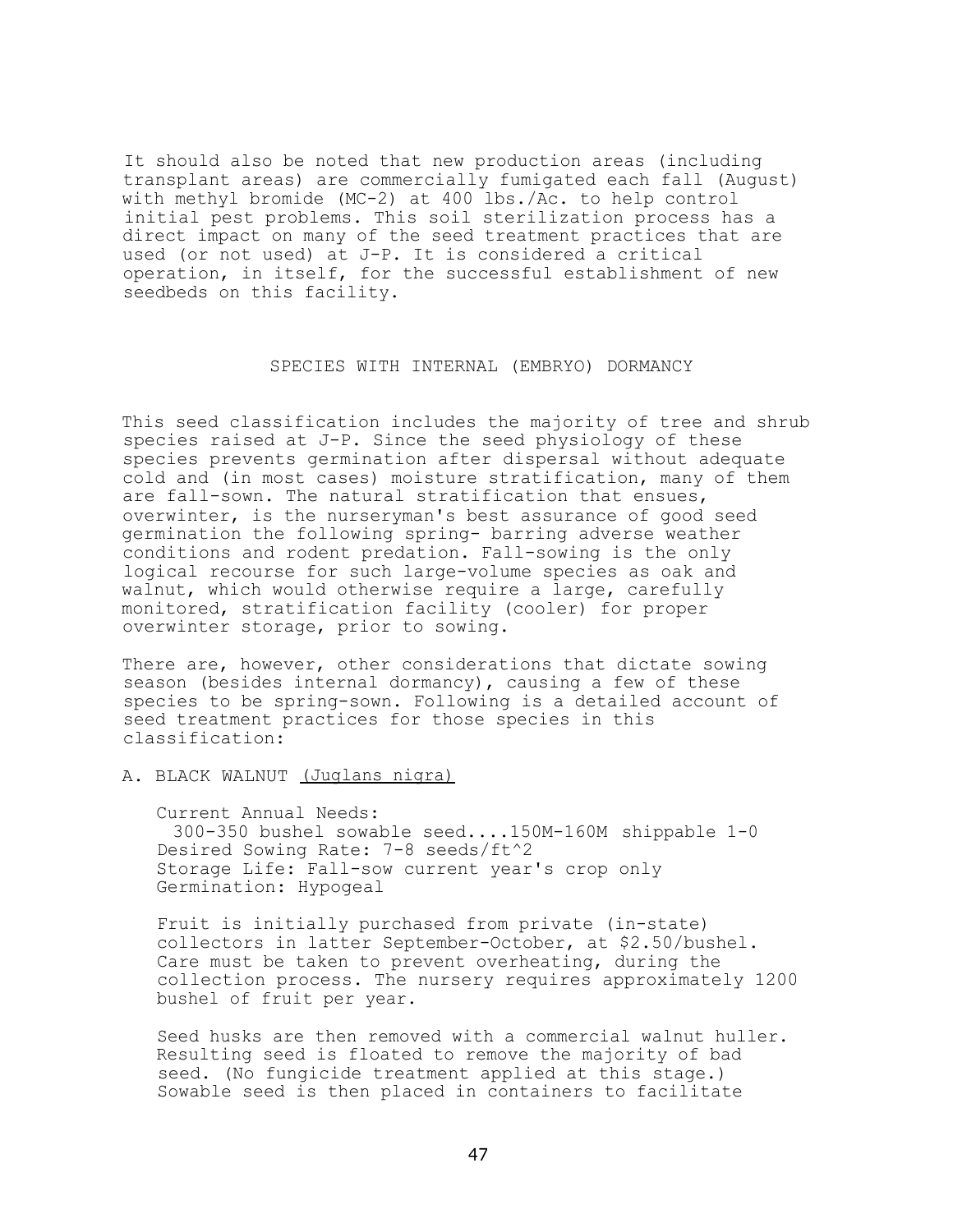loading, transport, and field-sowing. It may require temporary cold storage to prevent excess drying/rodent predation.

Seed is drill-sown, in October, with a homemade (5-row) walnut seeder, at the specified density, in tiller-formed beds. Beds are then broadcast-sown in generic winter wheat (certified weed free) at 2 bushel/Ac. rate, using an 'E-Z Flow' spreader, to establish a protective winter cover over the seed. Seedbeds are then covered/shaped with a Larchmont bedformer to a seed depth of 1 1/2-2 inches. Lastly, beds are hydromulched using a wood fiber slurry with tackifier (to improve adhesive to bed surface over winter) at the rate of 45-50 lbs. of dry material per 1200 ft of bed surface.

NOTE: Winter wheat is currently being used on an experimental basis in all fall-sown seedbeds as a possible replacement for hydromulch fiber. It is quick and easy to apply, and requires no special equipment. Material cost, alone, is far ess than that of fiber (approx.  $$1.00$  versus  $$10.00$  per  $1200$  ft<sup>2</sup>). When sufficiently developed, its extensive root system locks firmly around the tree seed, holding it and the adjacent soil in placeeven under erosive wind/water conditions. (Alternative vegetative mulches have not provided adequate bed protection.) Hydromulch fiber has a tendency to erode or peel off of bed surfaces under adverse weather conditions. (Tackifier has reduced this problem.)

The current problem with an organic wheat mulch, by itself, is a lack of adequate plant development (cover) in some new seedbeds, due to the lateness of the sowing operation. (Fall, 1991 sowing trials, in general, revealed better seed germination in those beds containing both wheat and hydromulch cover, than those with inadequately developed wheat, alone.) Corrective measures will be attempted this fall, to remedy this situation. Meanwhile, both seed protection practices will be continued, until a determination on its status can be made (added protection for those beds receiving both seed treatments).

For purposes of this text, it can be assumed that all fall-sown seedbeds are sprayed by early spring (after green-up) with Fusilade 2000 (systemic grass herbicide) at 1/4 lb. active ingredient per acre, to kill the wheat before it hinders seed germination/development. (Roundup herbicide can be safely applied, as long as no seedlings have yet emerged.)

B. RED OAK (Quercus rubra) BLACK OAK (Quercus velutina) BUR OAK (Quercus macrocarpa)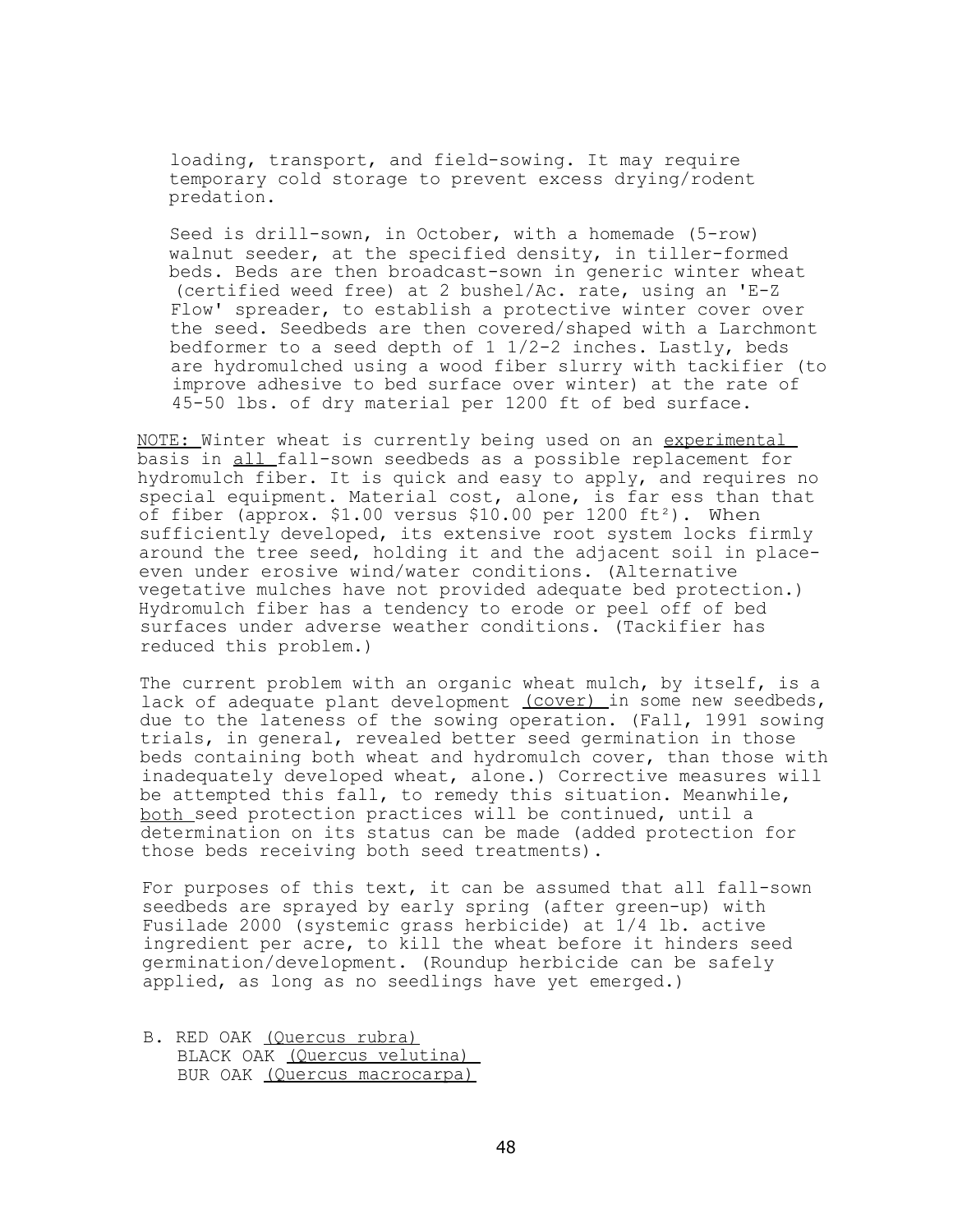Current Annual Needs:

( Red Oak) ....400M-600M good seeds....200M shippable 1-0 ( Black Oak) ..100M-150M good seeds .... 50M shippable 2-0 (Bur Oak) ....100M-150M good seeds .... 50M shippable 1-0 Desired Sowing Rate: 8 good seeds/ft<sup>2</sup> (all species) Storage Life: Fall-sow current year's crop only Germination: Hypogeal

Acorns are currently purchased from private (in-state) collectors at the rate of \$0.01 per good seed. ( 'Good' as defined by cut test- does not guarantee germination.) Though time-consuming to process seedlots in this manner, this purchasing method encourages selective picking and higher seed quality. Since sowing is conducted on the same basis (good seeds/ft<sup>2</sup>), this approach allows the nursery to more accurately estimate the total volume of seed needed (by species) without over-purchasing. Collectors are advised to communicate with the nursery in advance of picking operations, to make certain they are aware of specific collection criteria (eg. species/quantities desired, what to pick & not pick, etc.) The nursery reserves the right to refuse any seedlot on the basis of size, quality, or species composition.

Seed is purchased within a specified time frame in the fall (September-October), utilizing the following procedure:

- a) As seed comes in, each seedlot tagged with customer information (and subsequently, collection data below).
- b) Each seedlot then processed to determined approximate number of good seeds present by:
	- (1) performing cut test
	- (2) running sample count to determine number of acorns per unit volume
	- (3) measuring volume of seedlot
- c) When targets achieved, purchasing stopped. (Experience suggests that- like walnut- it takes 2-3 good seeds for every 1 shippable seedling produced.)

Once purchased and 'initially' processed, seed is placed in refrigeration until sowing time. This prevents excess drying/animal poaching. All seed is stored in onion skin bags and labeled with pertinent collection data (species name, % G, # seeds/gal., # of gal.) . Immediately prior to sowing, individual seedlots are 'batched' by species and collection criteria. This mixing procedure is designed to help insure uniform sowing (and seedling) density across all beds of a given species, with fewer calibration trials. (It also maintains genetic diversity in outplantings.)

If total seed volume of a given species is small, it is all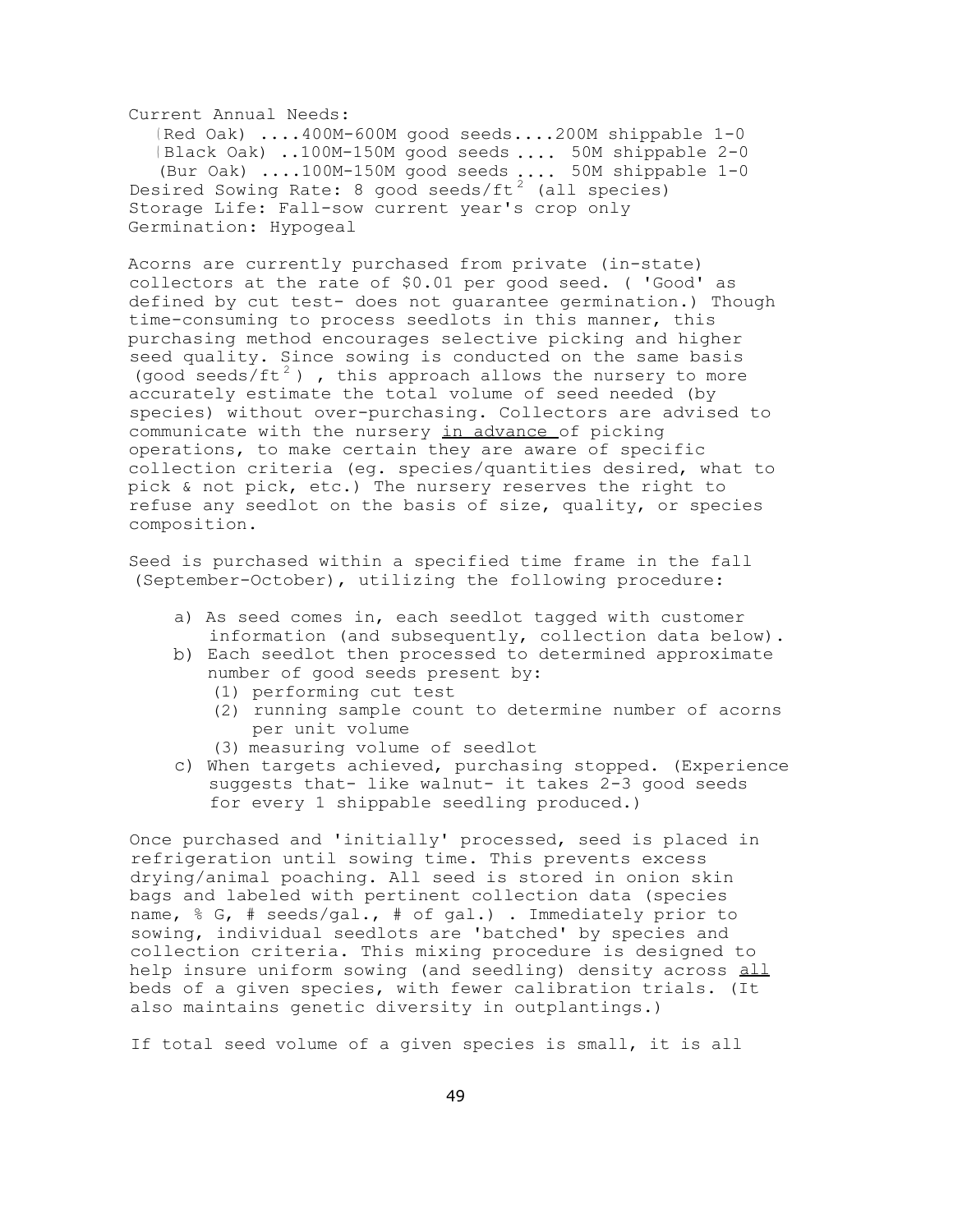mixed into a single, uniform batch. If too large to mix in one batch, individual seedlots are initially grouped into 10-percentile germination categories (80-90%, etc.) by seed size (200-300 seeds/gal., etc.) . Seed volume is then divided into two or more batches, with each batch receiving the same proportion of seed from each germination and size category. Once mixed, each batch should closely resemble the other(s) in average seed size and percent germination.

At sowing time, in October, each separately mixed batch of seed is calibrated in the walnut seeder (modified to sow oak seed, as well) to achieve the desired drop rate. It is necessary to perform a cut test on each batch, as part of this process. Each calibrated batch of seed is then machine-sown in tiller-formed beds, 1-1 1/2 inches deep. Beds are, again, broadcast-sown in winter wheat at 2 bushel/Ac. rate (as previously described) before covering/shaping with the bedformer. Hydromulch fiber is then applied at the designated rate.

C. SILKY DOGWOOD <u>(Cor<sup>p</sup>us amomum)</u> WASHINGTON HAWTHORN (Cratageus phaenopyrum) FLOWERING CRABAPPLE (Malus sargentii Roselow) AUTUMN OLIVE (Elaeagnus umbellata)

Current Annual Needs: (Dogwood)...15-20 lbs. clean seed..80M-100M shippable 1-0 (Hawthorn) .. 16-22 lbs. clean seed..50M-80M shippable 1-0 (Crabapple) . 10-15 lbs. clean seed..50M-90M shippable 1-0 (Olive) ..... 10-15 lbs. clean seed..50M-80M shippable 1-0 Desired Sowing Rate:  $20-25$  good seeds/ft<sup>2</sup> (all species) Storage Life: (Dogwood) ........ 2+ years (Hawthorn) ....... 1 year (Crabapple) ...... ±4 years (Olive) .......... 2 years Germination: Epigeal

Fruit of all four species is collected by property personnel (inmates) from Nursery seed orchards, at respective ripeness dates in the fall, between August and November. A limited amount is picked annually to insure usage before a loss of viability in cold storage. These species are purchased only if unavailable locally.

Once collected, the fleshy pericarp (fruit wall) is removed by macerating in water, using a Dybvig seed cleaner. The cleaned seed is then air-dried, and subsequently fanned/screened (as needed) to remove impurities (sticks, leaves<sub>6</sub>peelings) before placing in cold storage at 34 -38 F, **in** labeled, sealed containers.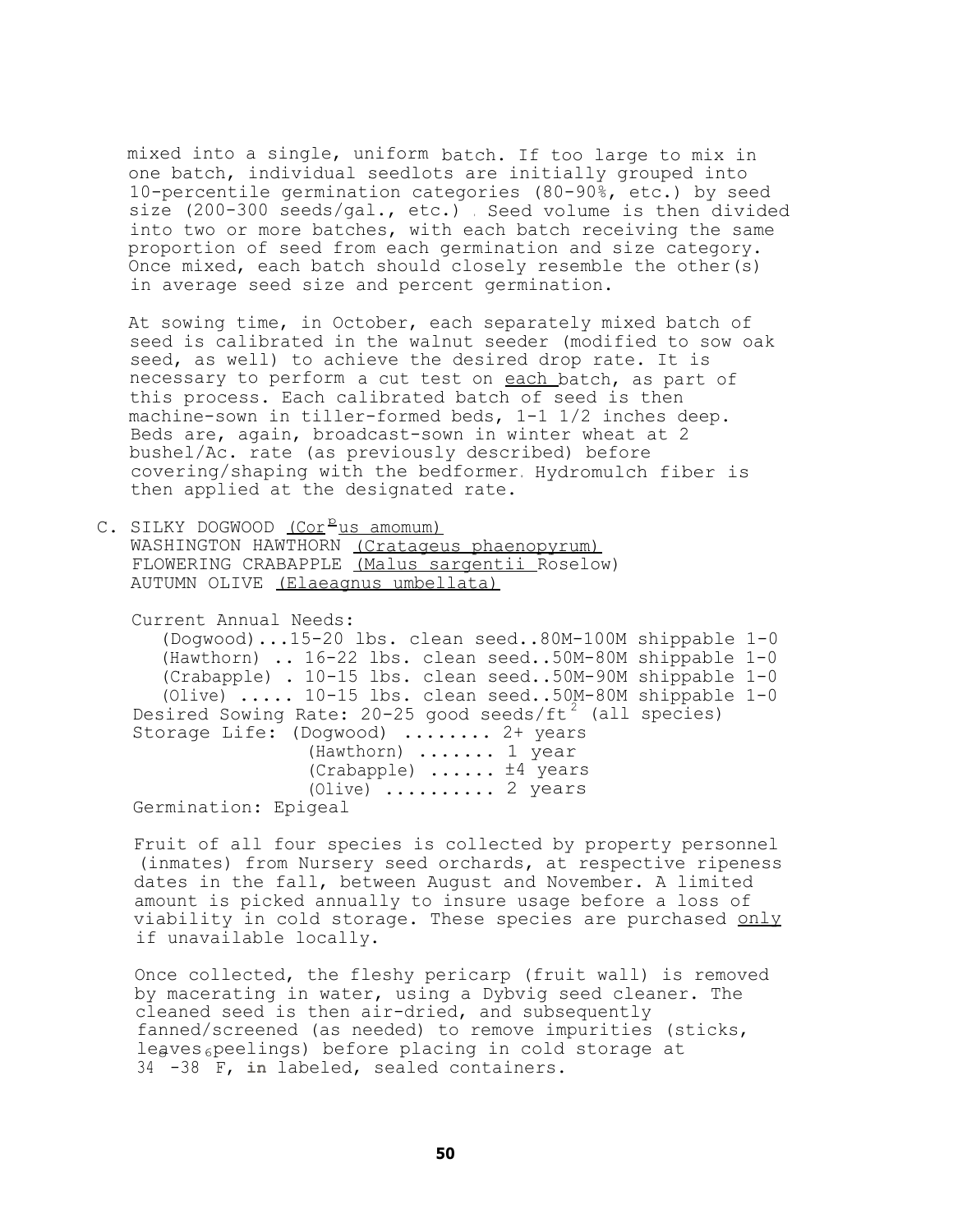All four species are normally fall-sown, in October, using an 8-row Whitfield tree seeder, **at a** depth of 3/8-inch. Seedlots must initially be checked (cut test) and calibrated in the machine in order to approximate the desired sowing density. Supposedly, all four species can be spring-sown, as well, with a minimal period of cold stratification. But with dormancy variations among seedlots, additional moisture stratification would be less risky. (Moisture-stratified crabapple seed has been successfully spring-sown the last two years, at 1/4-inch depth, to avoid potential problems with fall emergence/early frost irrigation.) Nevertheless, fall-sowing is desired to maximize seedling size.

Seedbeds are initially prepared with the Larchmont bedformer; then broadcast-sown (on the surface) with winter wheat at the designated rate (fall-sowing only). Pressing wheat seed into the soil surface with a light roller will facilitate germination. (NOTE: If winter wheat continues to be utilized in the future, as a vegetative mulch, it may be mixed with the tree seed, re-calibrated, and sown together, to simplify the operation/assure soil incorporation.)

Before drill-sowing, a measured amount of tree seed is removed from refrigeration and treated with 'Arasan 50-Red' seed protectant (thiram) by DuPont Chemical. This seed treatment is adhered to the tree seed using a water-soluble cellulose gum known as 'Methocel' (methylcellulose) by Dow Chemical. Mixing is accomplished using a small cement mixer. Once treated, the seed is sown directly over the wheat, Beds are then hydromulched at the specified rate.

NOTE: Chemical seed treatment is used as an added protective measure on all 'treatable', small-seeded species (fall and spring-sown).

D. HIGHBUSH CRANBERRY (Viburnum opulus)

Current Annual Needs: 12-22 lbs. clean seed ..... 20M-30M shippable 2-0 Desired Sowing Rate: 2  $1/2-3$   $1/2$   $oz./60ft^2$  (approx. 20-30 good seeds/ft2) Storage Life: 5-10 years Germination: Epigeal

A designated quantity of fruit is hand-picked by property personnel (inmates) each year from the Nursery seed orchardafter the berries soften (usually latter October).

The fleshy pericarp is then (more easily) removed by macerating the fruit in water using the Dybvig seed cleaner. Once dry, the seed is manually screened to remove uncleaned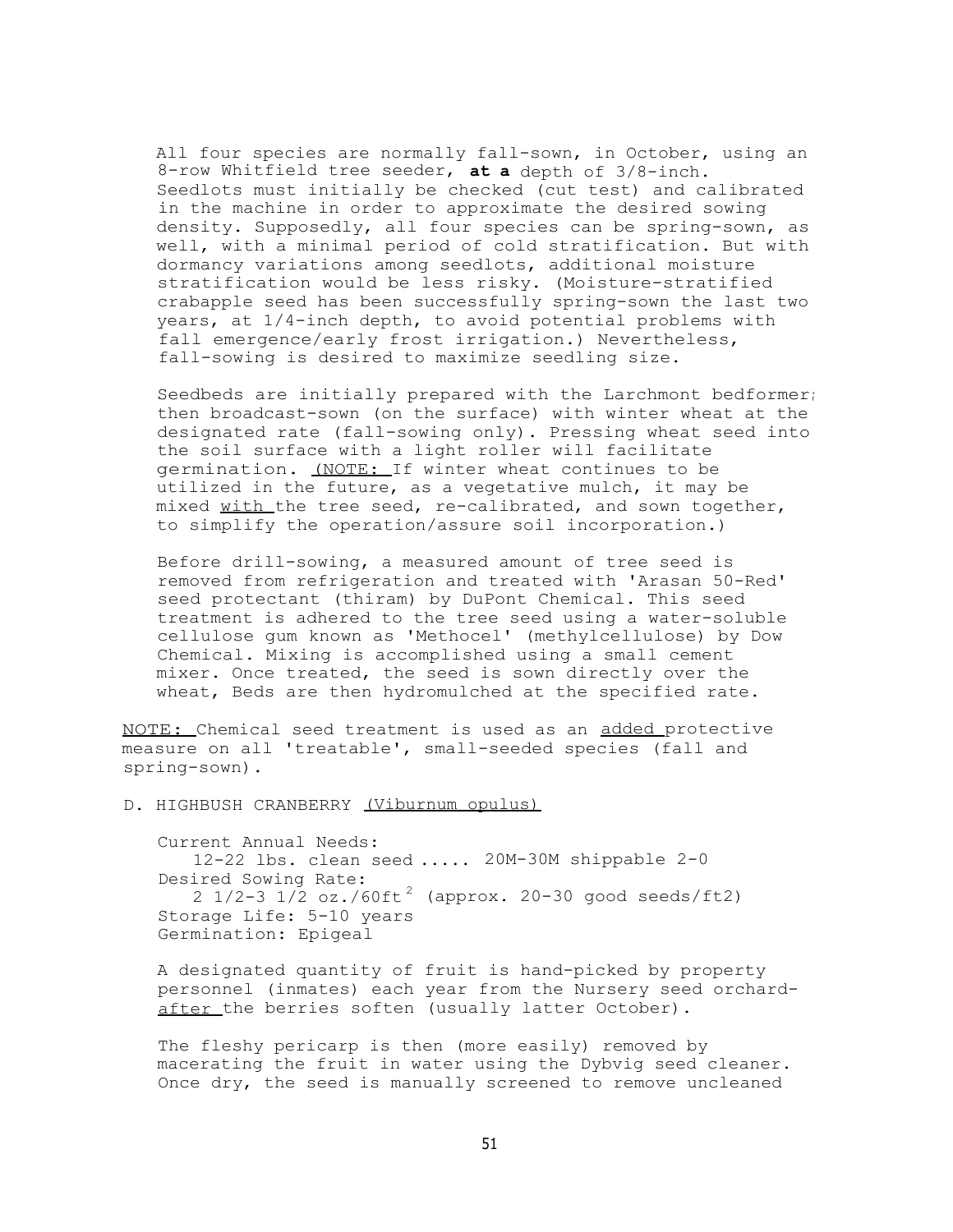berries and other debris, before placement in cold storage in labeled, sealed containers.

At sowing time, in October, cleaned seed is hand-sown in shallow trenches (made by a five-row cultivator device) on prepared beds, at the desired sowing rate for that particular seedlot. Beds are then sown in winter wheat at the specified rate, before lightly covering with the bedformer (or by hand) to a depth of approximately 3/4-inch. No chemical seed treatment is (normally) used prior to sowing. Beds are subsequently hydromulched.

Cranberry seed is unique in that it exhibits epicotyl dormancy. Though normally fall-sown, it can be spring-sown. Warm stratification the first growing season after sowing, permits development of the radicle. Subsequent cold stratification over winter breaks epicotyl dormancy, allowing shoot emergence the second spring after sowing. The plant (top) is grown one additional year to increase top size/ % recovery.

E. HAZELNUT (Corylus spp.)

Current Annual Needs: 50M-75M good seeds....25M shippable 1-0 Desired Sowing Rate: 8-10 good seeds/ft2 Storage Life: Fall-sow current year's crop only Germination: Hypogeal

Fruit is collected by property personnel (inmates) from the Nursery seed orchard, in October, at the appropriate stage of ripeness. The browned husks are air-dried briefly until the seed can be manually extracted.

No chemical treatment is applied to the seed at sowing time (October). However, a cut test is performed to determine the approximate (%) germination (as with all other species).

For small seedlots, beds are prepared with the bedformer and trenched with the five-row cultivator apparatus. Seed is then hand-sown in these trenches at the desired density (various techniques). A larger seed volume would be machine-sown in tiller-formed beds using the walnut seederonce calibrated. In either case, winter wheat is then applied with the E-Z Flow spreader- if not too late for proper establishment. Beds are then covered/shaped with the bedformer to a seed depth of 1-1 1/2 inches, and hydromulched.

F. EUROPEAN BLACK ALDER (Alnus glutinosa)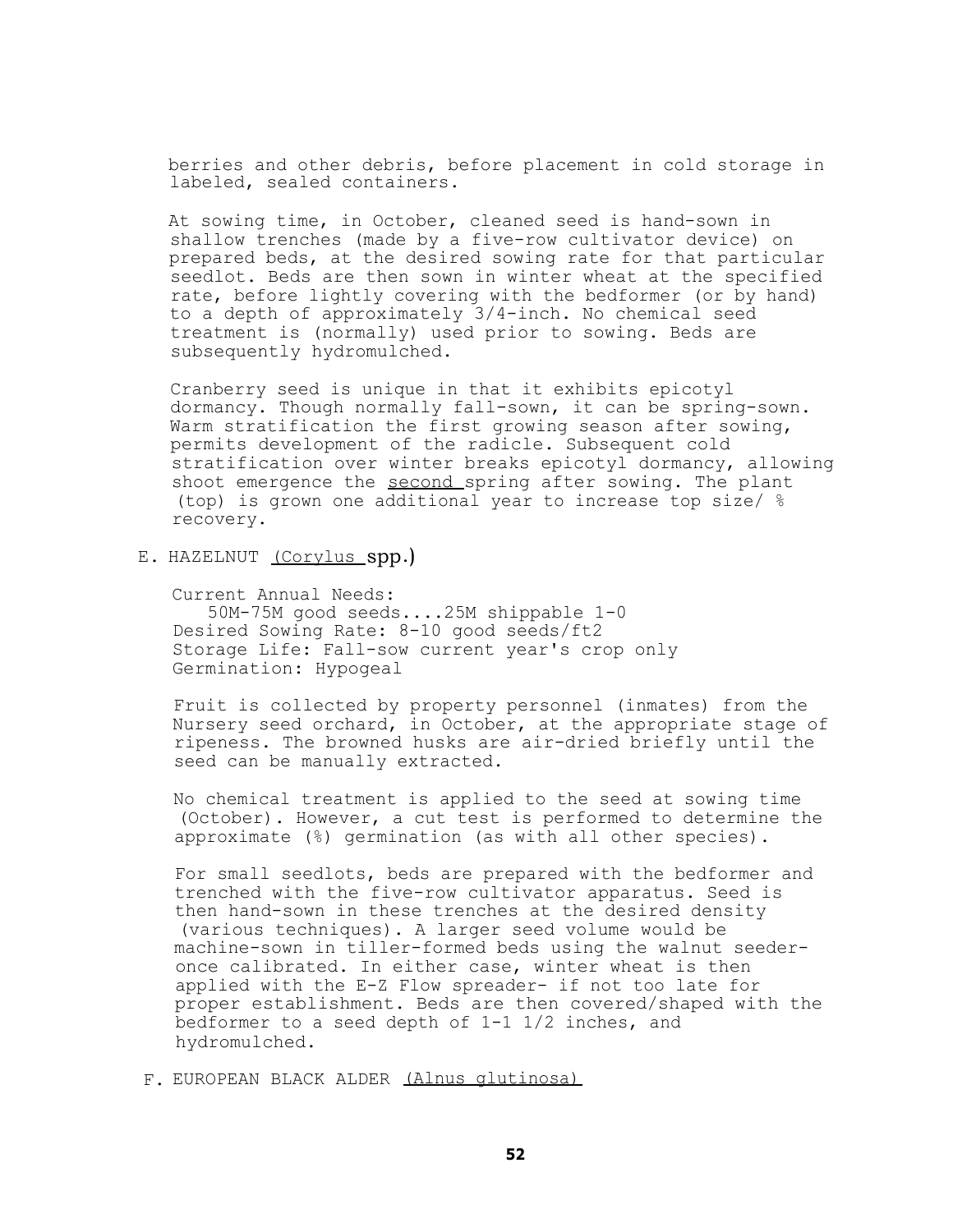Current Annual Needs: 6-8 lbs. clean seed....30M-50M shippable 1-0 Desired Sowing Rate: 1 1/2-2 oz./60 ft² Storage Life: 1-2 years Germination: Epigeal

Woody strobiles (fruit) are collected by property personnel at Greene-Sullivan State Forest (S. Indiana) , each fall, and transported to the Nursery for processing.

There, cones are spread to dry, and later shaken in a tumbler drum to extract the seed. Impurities are then screened out before placing the seed in labeled, sealed containers for refrigerated storage. Only cold stratification is needed to break dormancy in this species.

Since the (tiny) seed must be sown very shallow to germinate effectively (1/8-inch) , it is not drill-sown until spring (early May). This enables it to avoid the added dangers of overwintering in the seedbeds at that depth. No chemical seed treatment is used. Beds are immediately hydromulched to enhance germination and reduce soil splash/bed erosion.

#### G. EASTERN WHITE PINE (Pines strobus)

Current Annual Needs: 65-75 lbs. clean seed....(2-2 transplant production).... 350M-400M shippable 2-2  $30-40$  lbs. clean seed....  $(2-0 \text{ sales})$  ................... 180M-240M shippable 2-0  $20-25$  lbs. clean seed.... $(3-0 \text{ production})$  .............. 85M-150M shippable 3-0 Desired Sowing Rate: 45-55 good seeds/ft<sup>2</sup> .... (2-2 transplant production)  $30-40$  good seeds/ft<sup>2</sup> .... (2-0 sales)  $12-24$  good seeds/ft<sup>2</sup> .... (3-0 production, Experimental) Storage Life: + 10 years Germination: Epigeal

White Pine is the single largest component of salable production at J-P, making up 25-35% of total sales volume. It is currently present in five age classes- three of which will be salable for Spring,  $1993$  (ie.  $2-0$ ,  $3-0$ ,  $2-2$ ). Current production efforts are aimed at phasing out transplants (all species) in the near future, and replacing them with more economical 3-0 seedlings, if production problems can be resolved and quality 3-0 seedlings consistently produced.

Like other coniferous species, white pine is purchased from commercial seed dealers, due to a lack of local collection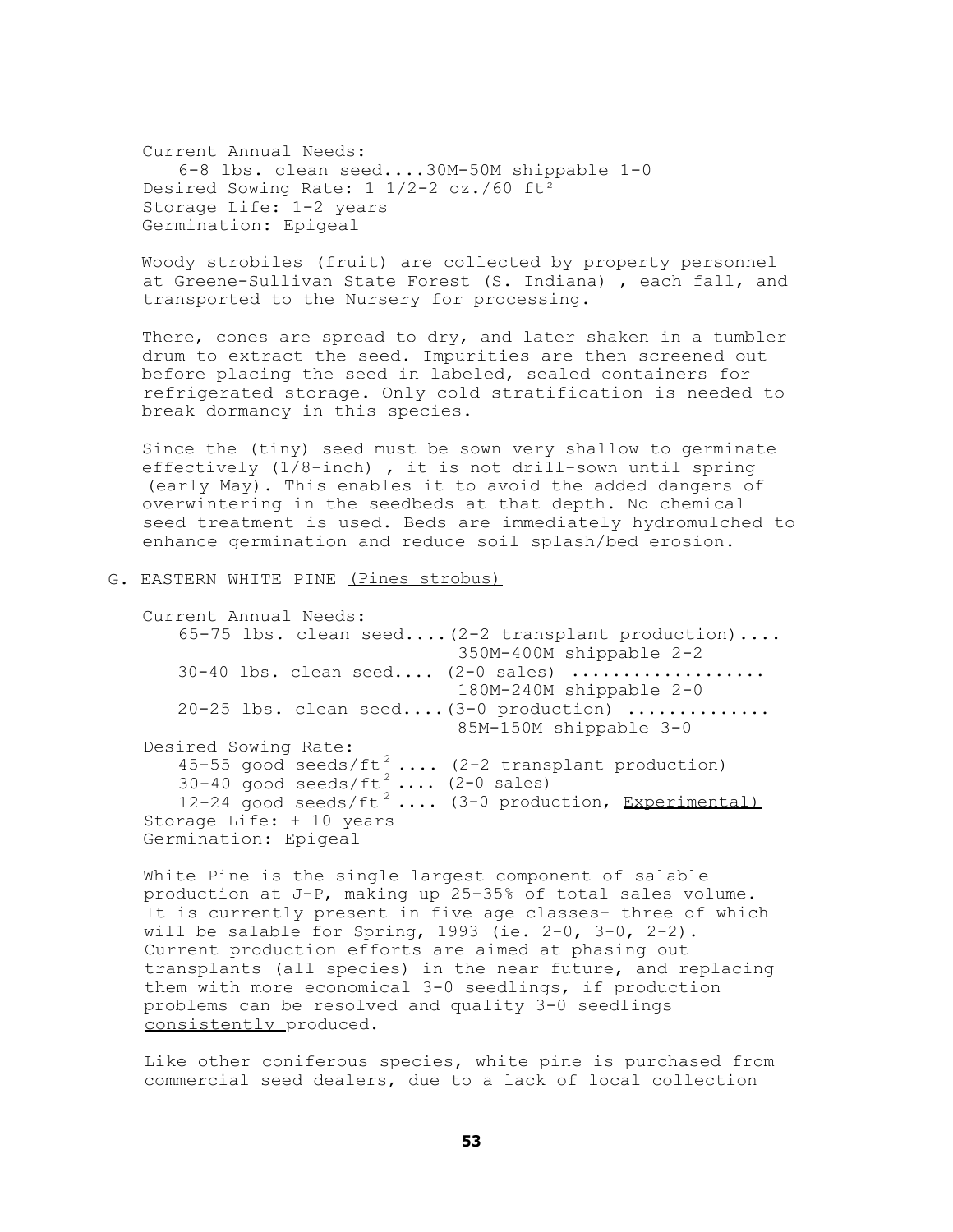3-0 seedlings with minimal root damage.)

H. NORWAY SPRUCE (Picea abies)

Current Annual Needs: 7-9 lbs. clean seed ........ (2-2 transplant production).. 80M-100M shippable 2-2  $3 \frac{1}{2}$ -4  $\frac{1}{2}$  lbs. clean seed..  $(3-0 \text{ production})$  .......... 40M-60M shippable 3-0 Desired Sowing Rate: 70-80 good seeds/ft<sup>2</sup> .... $(2-2$  transplant production) 12-24 good seeds/ft ....(3-0 production, Experimental) Storage Life: approx. 5-17 years Germination: Epigeal

Seed, meeting specifications, is purchased from commercial seed dealers, and processed for cold storage (like white pine) in labeled, sealed containers, until use. As a precaution, efforts are made to use seedlots before they (noticeably) exceed five years of age.

Since cold stratification is the only pre-germination requirement, spruce seed is spring-sown (May) at varying seed densities for different production purposes, at 1/4-inch depth. As with other purchased species, a preliminary cut test is performed on each seedlot to double check germination 'rating'- recognizing that the two are not synonymous. (Locally collected seed is automatically cut-tested for calibration purposes.) Seed is then treated with Arasan seed protectant, drill-sown, and hydromulched.

Spruce seed used for experimental 3-0 production is mixed 50:50 by volume with (old) fumigated spruce seed to achieve better uniformity at 'low' sowing densities. As with red and white pine, this practice enables the drill to sow at a higher total seed density, resulting in greater drop uniformity.

I. NORTHERN WHITE CEDAR (Thuja occidentalis)

Current Annual Needs: 4-5 lbs. clean seed ........ (2-2 transplant production 60M-80M shippable 2-2  $1-2$  lbs. clean seed ........  $(3-0 \text{ production})$  ........ 10M-30M shippable S-0 Desired Sowing Rate: (unstratified seed)  $4-5$  lbs. clean seed .......<br>1-2 lbs. clean seed .......<br>ired Sowing Rate: (unstrati<br> $3/4-1$  oz./60 ft $3/4-1/2$  oz./60 ft $3/4-1/2$  oz./60 ft $3/4-1/2$  oz./60 ft $3/4-1/2$  oz./60 ft $3/4-1/2$  oz./60 ft $3/4-1/2$  oz./60 ft $3/4$ (2-2 transplant production)...  $1/4-1/2$  oz./60 ft .......  $(3-0 \text{ production}, \text{Experimental})$ Storage Life: + 5 years Germination: Epigeal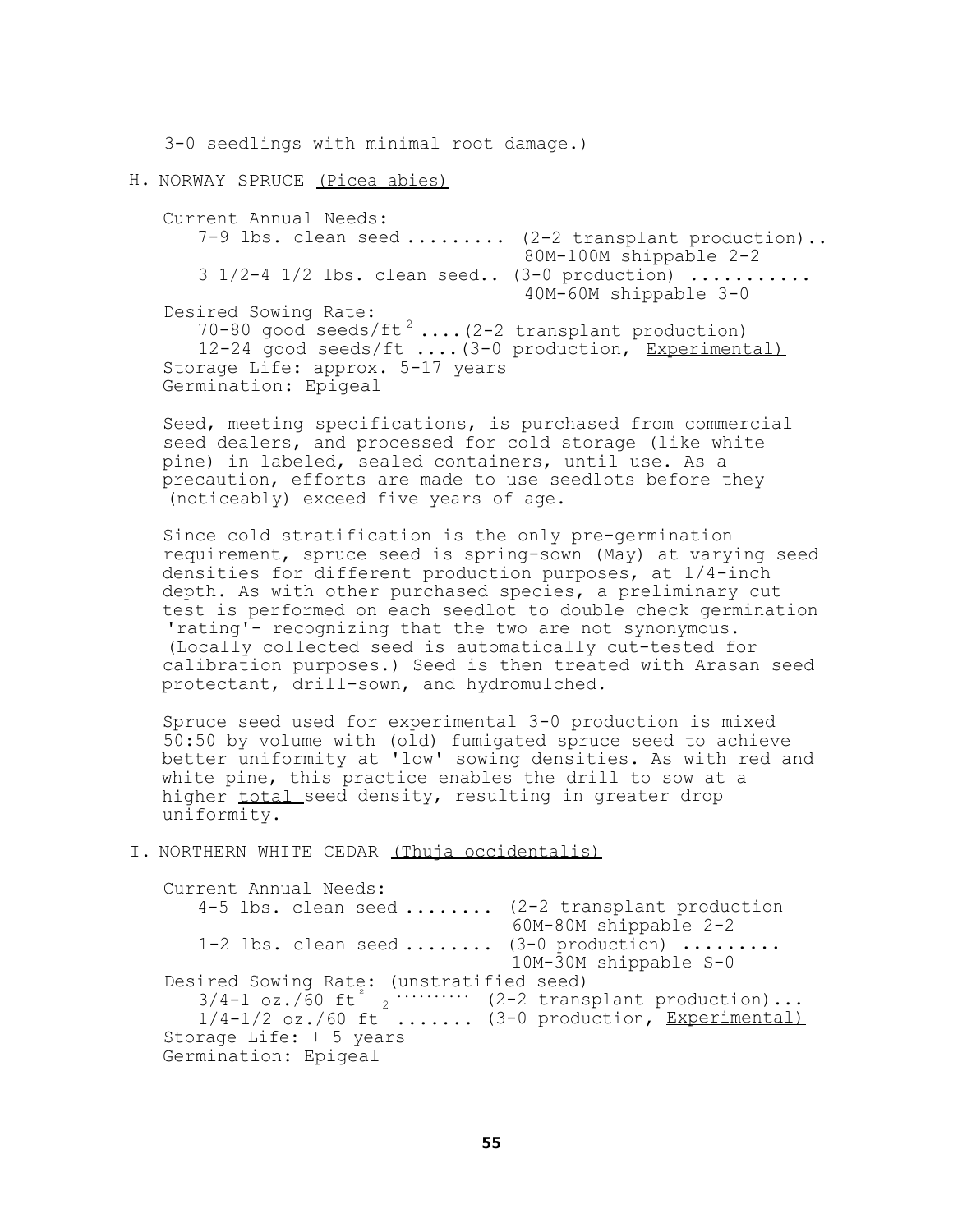This species was previously collected by property personnel from Nursery windbreaks. However, budgetary constraints and inconsistent seed crops, in recent years, have lead to its purchase. As previously described, new seedlots are placed in labeled, sealed containers, and stored in refrigeration until use.

Because white cedar is sown directly on the bed surface, it is not sown until spring. Most seedlots need only cold stratification to break embryo dormancy. But occasionally, one will require 30-60 days of moisture stratification before germinating. (This stratification procedure is the same as that described for spring-sown white pine.) No chemical seed treatment is used prior to sowing.

Normally, the seed is hand-sown in broadcast fashion on the surface of prepared beds (at varying densities), by early May. As part of the sowing process, it is lightly incorporated into the soil surface with leaf rakes (one stroke per unit area), before hydromulching at the previously specified rate. Beds are then covered with 'Thinsulate' spunbonded polypropylene cloth, for 3-5 weeks, to enhance/accelerate seed germination, before shading. The cloth is pinned directly to the ground along the bed edges, permitting sunlight and moisture penetration- while blocking drying winds. The moist environment created, appears to be the key ingredient necessary to assure good seed germination (more so than cooler surface temperatures).

Once germination is complete, the cloth is carefully removed (for reuse) and replaced with shade frames. Presently made out of galvanized irrigation pipe and snow fence, these frames permit further seedling development the first year, under cooler surface temperatures. (NOTE: Portable shade frames are presently being constructed out of treated 1" x 6" lumber and 55% polypropylene woven shade cloth. When complete, they will replace the need for both the cloth and older, more labor intensive frames. Prototypes indicate they will provide the proper environment for good seed germination and growth the first year.) The frames remain on the beds through the first winter to further help reduce potential frost heaval.

# J. RED PINE (Pinus resinosa)

Current Annual Needs: 4-5 lbs. clean seed.... (2-2 transplant production) .... 50M-75M shippable 2-2  $3-4$  lbs. clean seed....  $(2-0 \text{ sales})$  ............... 60M-100M shippable 2-0 2-3 lbs. clean seed.... $(3-0 \text{ production})$  ..............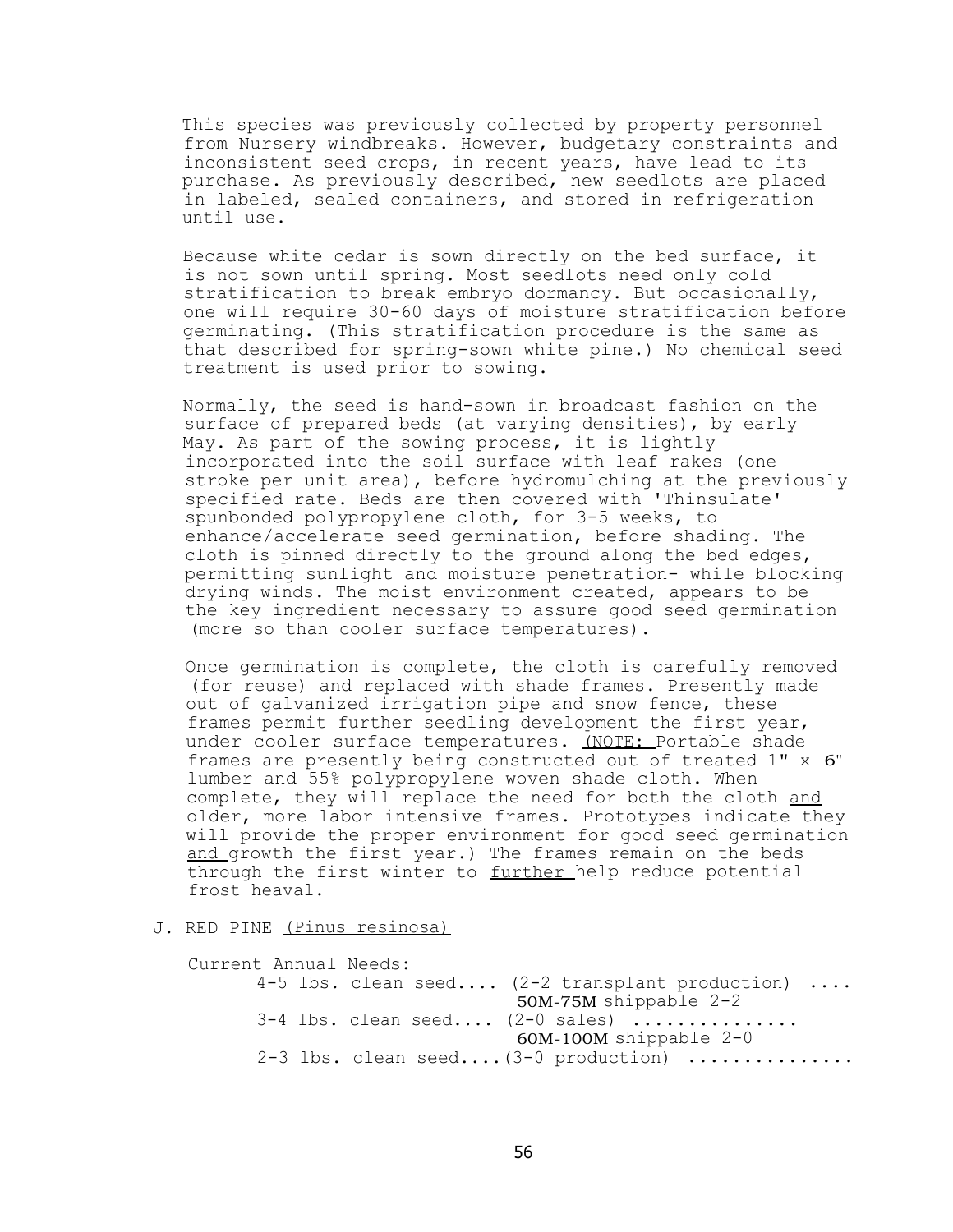40M-60M shippable 3-0 Desired Sowing Rate: 55-65 good seeds/ft<sup>2</sup> .. (2-2 transplant production)  $35-45$  good seeds/ft<sup>2</sup> ..(2-0 sales) 15-25 good seeds/ft<sup>2</sup>..(3-0 production, Experimental) Storage Life: < 30 years Germination: Epigeal

Seed, meeting specifications, is purchased from commercial seed dealers, and stored under refrigeration in labeled, sealed containers until use.

Needing only cold stratification to germinate, it is spring-sown (May) with the Whitfield seeder at various sowing densities, for different production purposes, at 1/4-inch depth. Seed is treated with Arasan seed protectant before sowing. Beds are subsequently hydromulched.

More so than white pine, the high sowing density for 'transplant' beds is necessary to keep stock smaller, so that it will machine-plant more efficiently. Proposed sowing densities for 3-0 production are merely current estimates of what might be needed to produce quality 3-0 red pine seedlings at J-P. Production is still experimental, and sowing densities are subject to change with new findings.

Seed used for 3-0 production is currently mixed 50:50 by volume with (old) fumigated red pine seed, to acheve greater seed drop uniformity at low sowing densities.

SPECIES WITH NON-DORMANT SEED

## K. RIVER BIRCH (Betula nigra)

Current Annual Needs:

5-8 lbs. clean seed ............... 75M-90M shippable 1-0 Desired Sowing Rate: 1-1 1/2 oz./60 ft2 Storage Life: 1 year only Germination: Epigeal

Seed is collected locally by nursery personnel in late May/early June by felling selected trees onto tarps at exactly the right stage of ripeness, so that the fruit will shatter upon impact. There is a very narrow time frame to collect in this manner (1-2 days). If felled too early, the strobiles will not shatter and must be hand-picked from the tree. (This method is less risky, but more expensive and time-consuming.) If delayed one day too much, the seed can disseminate overnight, and be lost. Either way, the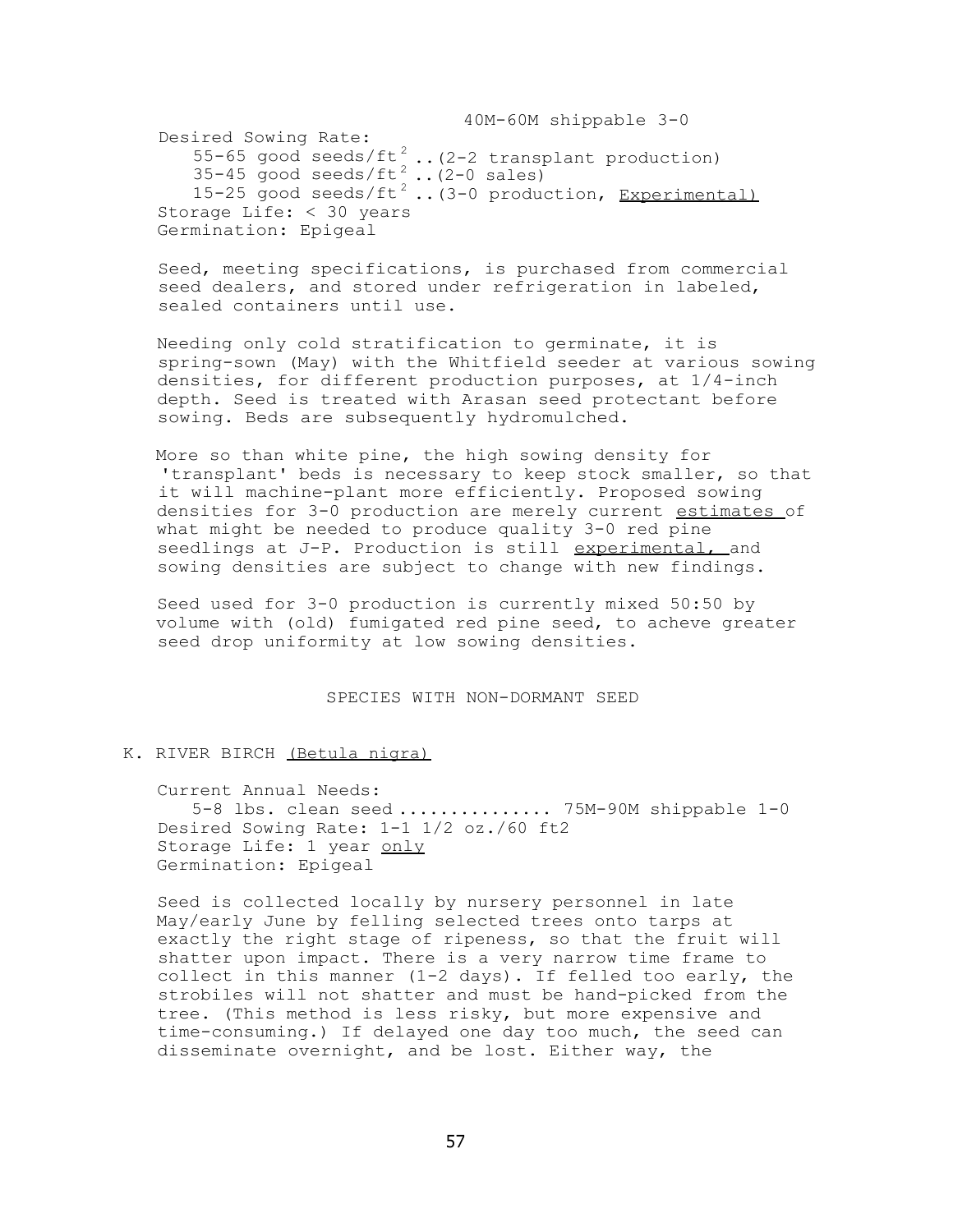strobiles must show signs of distinctive browning before collection efforts begin, to assure that the seed is physiologically mature- or it will not germinate.

Once collected, the seed is dried briefly and screened to remove impurities (sticks/leaves) before placing in cold storage in sealed containers. Though non-dormant, it is normally sown as one year old seed, to increase the length of the growing season and guard against years that result in crop failure. Storage life is limited to one year.

By early May, the seed is hand-sown (broadcast) on the surface of prepared beds, at the desired sowing rate. It is lightly incorporated into the bed surface with leaf rakes, and immediately hydromulched. No chemical seed treatment is applied prior to spring-sowing.

SPECIES WITH EXTERNAL (SEEDCOAT) DORMANCY

# L. BLACK LOCUST (Robinia pseudoacacia)

Current Annual Needs: 14-20 lbs. clean seed ............... 50M-70M shippable 1-0 Desired Sowing Rate: 20-25 good seeds/ft2 Storage Life: + 10 years Germination: Epigeal

Seed is initially purchased from commercial seed dealers and placed in refrigerated storage in labeled, sealed containers until use.

Immediately prior to June-sowing, a measured amount of seed is acid-treated with 66° Technical sulfuric acid for 60-90 minutes. This chemical scarification procedure is used to break down the hard, impermeable seedcoat, (Hot water treatment was used successfully on one seedlot.) After rinsing thoroughly, the seed is treated with 'Arasan-50' seed protectant and nitrogen inoculant.

It is then drill-sown on prepared seedbeds at the specified density, 1/4-inch deep. No hydromulch is used, due to rapid seed germination. Earlier sowing is not feasible due to excessive seedling size.

## M. SHRUB LESPEDEZA (Lespedeza bicolor)

Current Annual Needs: 5-7 lbs. clean seed ........... 60M-80M shippable 1-0 Desired Sowing Rate: 20-25 good seeds/ft2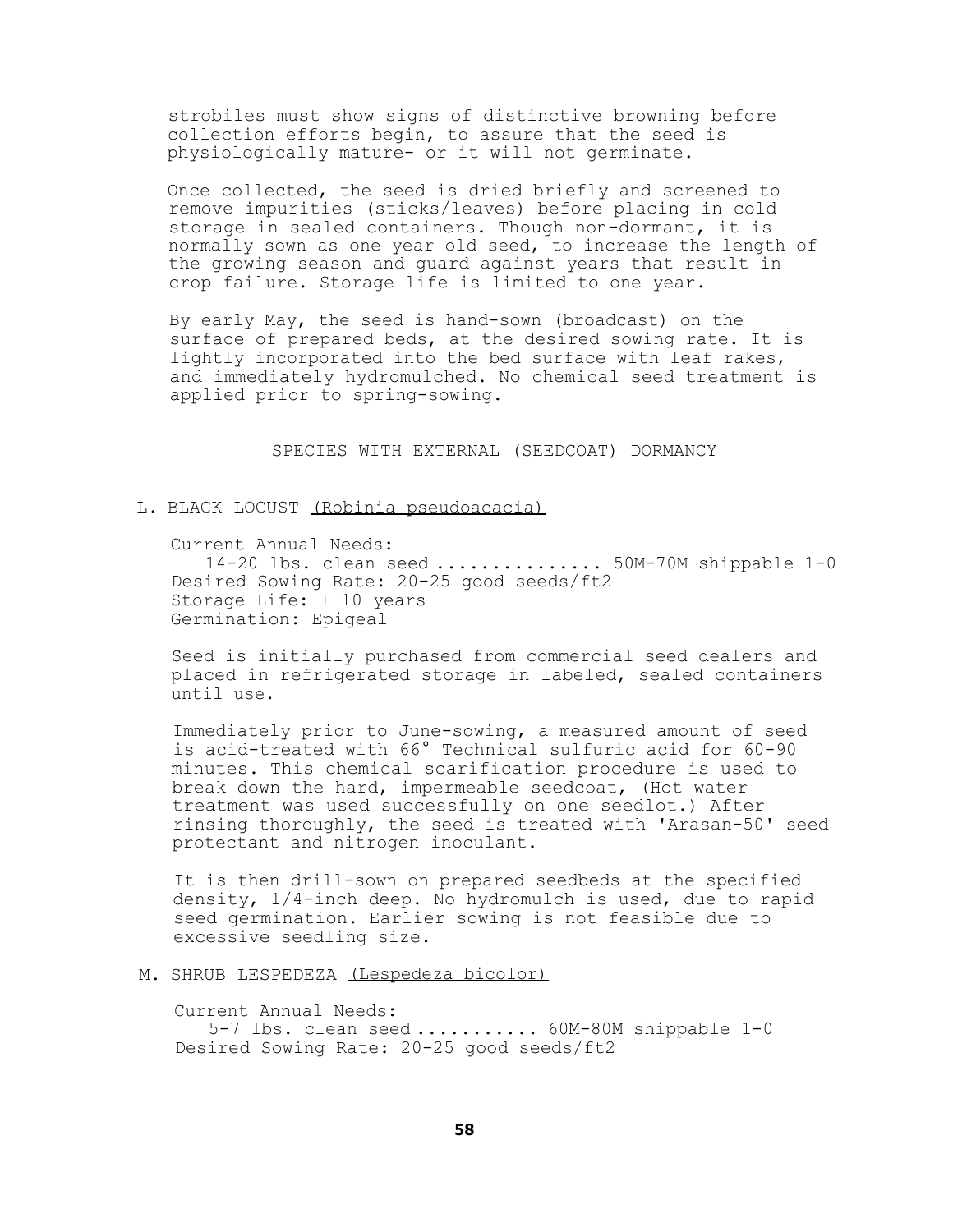Storage Life: Variable, up to 20 years Germination: Epigeal

Seed is initially purchased from commercial seed dealers ( within specified guidelines), or acquired through the SCS Plant Materials Center in E. Lansing, Michigan. Any one purchase is limited to a five year supply (or less) to insure use before loss of viability. As with other small seed, it is placed in labeled, sealed containers, and stored in refrigeration at 34°-38° F, until use.

Like black locust, lespedeza is one of the last species to be spring-sown (early to mid-June) . Although most seedlots can be sown without special treatment, some require acid scarification (as above) for approximately one hour, to breakdown the hard, impermeable seedcoat. (Hot water treatment may be equally effective for most seedlots- if preferred.)

Prior to drill-sowing on prepared beds, the seed is treated with Arasan seed protectant and nitrogen inoculant (Group 4 'Cowpea'). It is then sown at the specified density, 1/4-inch deep. No hydromulch is used, due to rapid seed germination.

## MISCELLANEOUS SPECIES

Other species, currently produced at J-P in very small quantities, include butternut, Kentucky coffeetree, buckeye spp., blue and white spruce, and American basswood, among others. Seed treatment practices for these species are not included in this paper, due to their minor importance. However, should current experimentation with A. basswood production prove successful, that-species may be added to the regular stock production schedule.

## **SUMMARY**

This text represents an abbreviated description of seed treatment practices for all major species currently produced at J-P. In reviewing, it should be recognized that their (same) application on other nursery facilities may- in some casesproduce different results.

These practices continue to change annually with species (additions) , goals, and modifications in production techniques. These changes, in most cases, represent an ongoing effort to